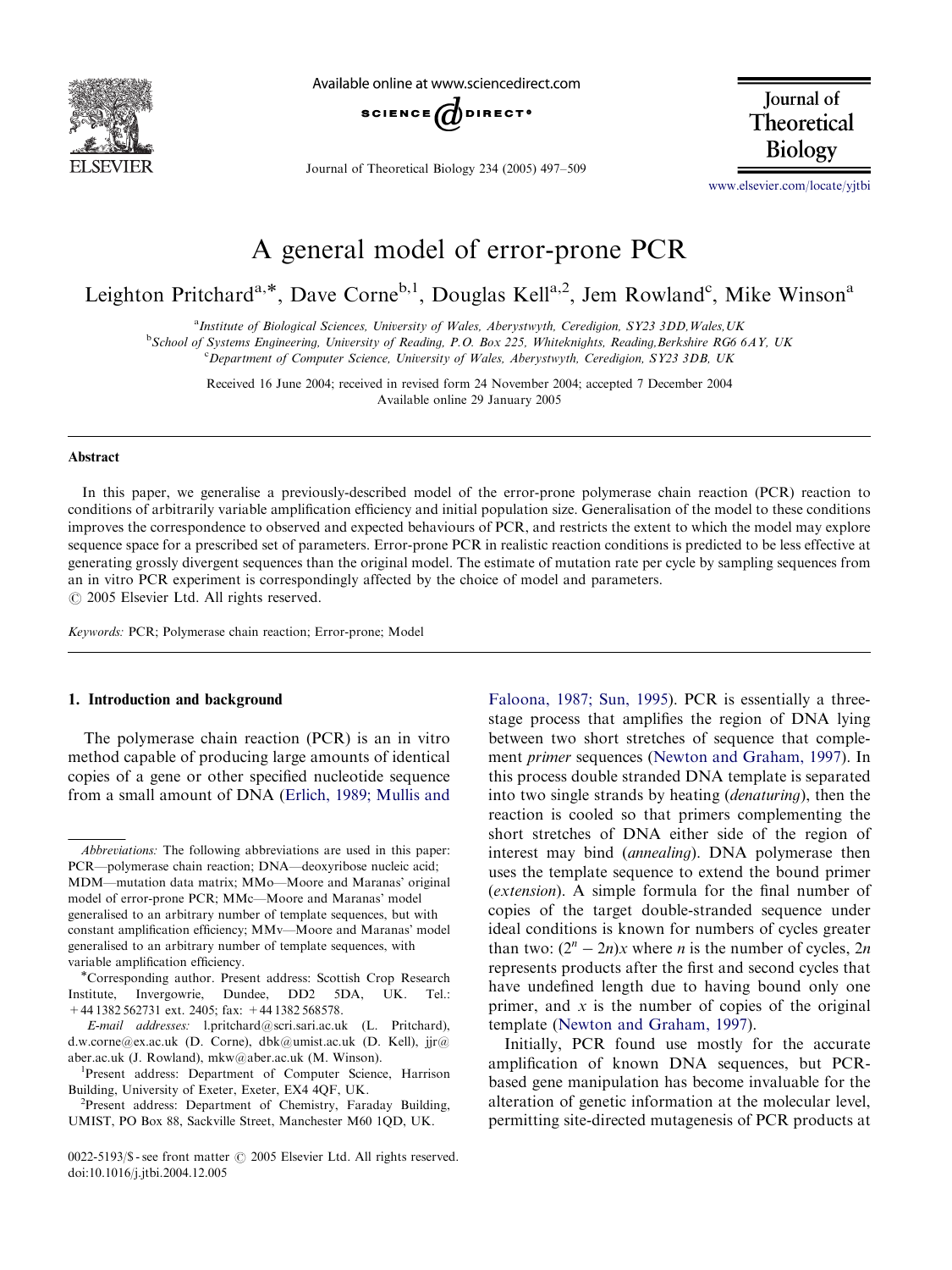an arbitrary distance from the ends of the template sequence ([Barik, 1998; Tait and Horton, 1998\)](#page-12-0). One such general mechanism for inducing randomised nucleotide sequences via PCR is the use of mutagenic (overhanging) primers. This form of mutagenic PCR also found a crucial role in in vitro selection methods (a protocol in use before PCR itself was used to generate the initial, randomised libraries) [\(Nieuwlandt, 1998\)](#page-12-0). With in vitro selection a random oligonucleotide library would be expressed and screened; high-performing variants from this library would then be retained and accurately amplified, and the expression/screening cycle would begin again, in analogy with Darwinian selection.

Error-prone PCR introduces random copying errors by imposing imperfect, and thus mutagenic, or 'sloppy', reaction conditions (e.g. by adding  $Mn^{2+}$  or  $Mg^{2+}$  to the reaction mixture [\(Cadwell and Joyce, 1991; Leung et al.,](#page-12-0) [1989](#page-12-0))). This method has proven useful both for generation of randomised libraries of nucleotide sequences, and also for the introduction of mutations during the expression and screening process in a mutagenesis step.

While early directed evolution experiments were largely based on selection-amplification procedures, more recent protocols incorporate gene shuffling as the major mutagenic process. The essential procedure of stepwise screening, where the mutant library is screened for the desired function and either the fittest protein or some recombinant of several of the fittest mutants becomes the parent for the next generation, remains the same ([Moore et al., 1997; Voigt et al., 2001; Zhao and](#page-12-0) [Arnold, 1997](#page-12-0)). Although the emphasis of more recent mutagenesis methods is on shuffling, point mutations remain likely to occur even when not purposefully induced ([Sun, 1995\)](#page-12-0). In early studies of PCR, substitution, addition and deletion of bases by DNA polymerase was noted and several models of the substitution process have been proposed to describe this. We briefly summarise some of these approaches below.

The theory of Galton–Watson processes has been employed to determine the theoretical proportion of DNA sequences with no mutations after  $n$  PCR cycles, assuming perfect amplification efficiency, and a constant mutation rate  $\mu$  [\(Krawczak et al., 1989\)](#page-12-0). This and some other models, e.g. [Hayashi \(1990\)](#page-12-0) however only report the fraction of perfect copies, and give no detailed information about any mutations that occur, such as the nature of substitutions or their locations.

PCR is represented as a bifurcating tree in the model of [Weiss and von Haeseler \(1995\)](#page-12-0), and the distribution of duplication events between random pairs as a function of amplification efficiency, number of templates, mutation rate and number of PCR cycles is found. An advance seen in this model is its examination of the influence of variable amplification efficiency. The substitution rate was assumed to be uniform and baseindependent, however.

In [Sun \(1995\)](#page-12-0) the author also represents PCR as a branching process, studying the number of mutations and the distribution of the Hamming distance between randomly-selected pairs of product sequences after  $n$ PCR cycles for arbitrary mutation rate and amplification efficiency. This work is a generalisation of the models proposed by [Hayashi \(1990\)](#page-12-0), [Krawczak et al.](#page-12-0) [\(1989\)](#page-12-0) and [Maruyama \(1990\).](#page-12-0) However, none of these models take base-dependent rates of substitution into account.

We take as our starting point in this paper the model of error-prone PCR proposed in [Moore and Maranas](#page-12-0) [\(2000\)](#page-12-0), with the aim of extending it to incorporate arbitrary template population size and amplification efficiency. This model appears to have been constructed with the particular aim of calculating the probability that a given nucleotide sequence will be generated in a single error-prone PCR experiment, and has a different structure to the models described above, being built around the recursive application of a mutation data matrix of base substitution probabilities, thereby modelling a base-dependent mutation rate. This basedependence is an improvement over, e.g. the models described in [Eckert and Kunkel \(1991\)](#page-12-0) and [Sun \(1995\).](#page-12-0) The original results of [Moore and Maranas \(2000\)](#page-12-0) were only generalised for a total number N of PCR cycles, but not for either variable amplification efficiency or variable template population. Both of these may be important factors for mutagenesis by 'sloppy' PCR, as they would be expected to affect the overall, observed mutation rate for the experiment.

One disadvantage of the recursive MDM approach in comparison with models based on branching processes is that it is not directional in terms of sequence space. Each successive sequence that is sampled from the virtual PCR pot is a random sampling from the entire sequence space potentially reachable by the experiment, rather than a sampling of the sequence space described by a single genealogy of sequences rooted at the template. The models described in [Moore and Maranas](#page-12-0) [\(2000\)](#page-12-0) and extensions in this paper therefore cannot provide useful information on the sequence space covered by a single PCR experiment, in terms of Hamming distance between randomly-selected pairs of sequences from one PCR pot, unlike the model of [Sun](#page-12-0) [\(1995\)](#page-12-0). The models do however provide a useful estimate of the probability, taken over many experiments, of obtaining a specified sequence given a particular template sequence.

In this paper, we generalise the model proposed in [Moore and Maranas \(2000\)](#page-12-0) to an arbitrary number of initial template sequences (PCR rarely actually begins from only two strands). Additionally, since amplification efficiency for any particular cycle may be dependent on the population size at the time of that cycle, or some other factor, we generalise the model to account for this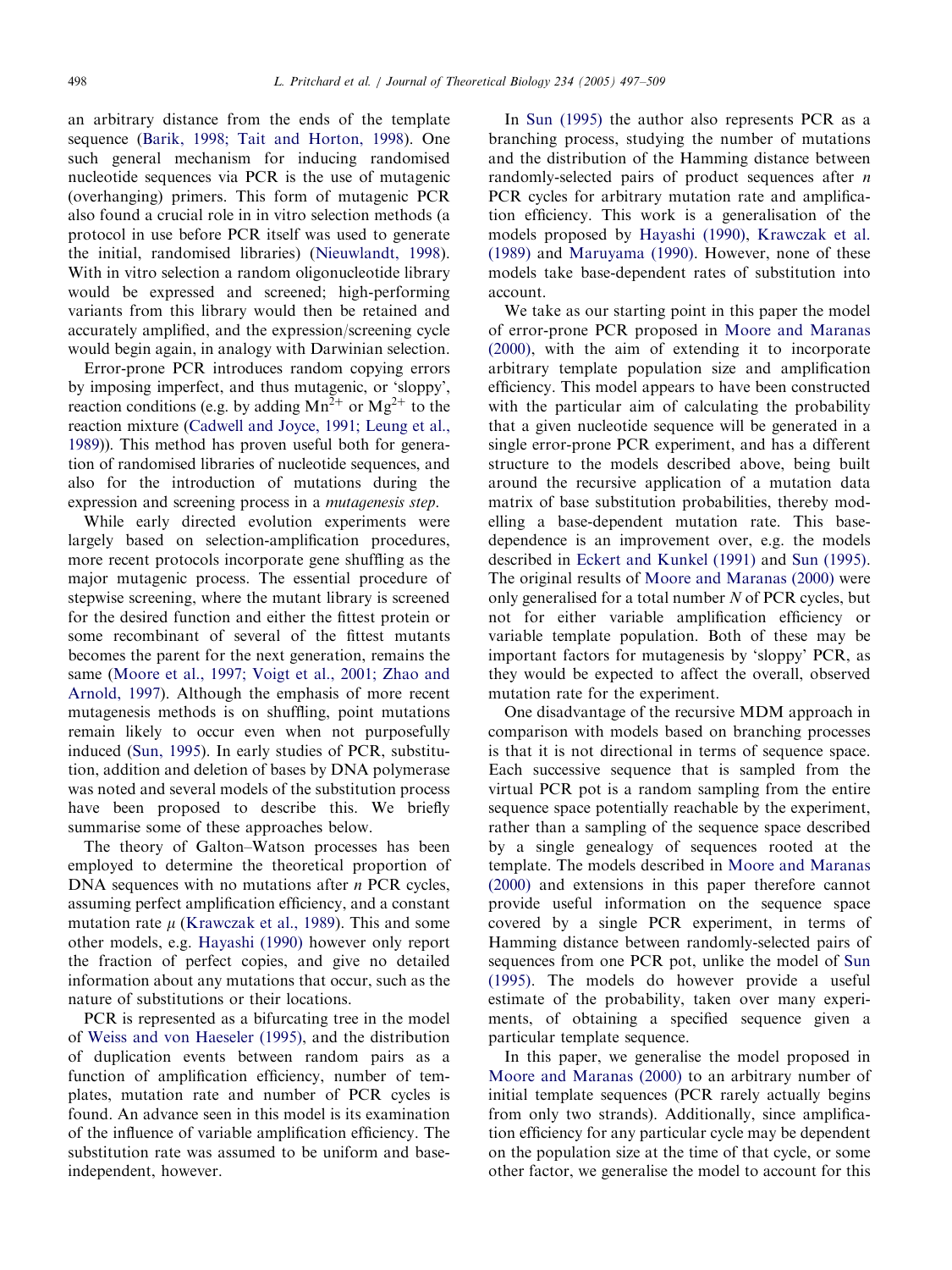also. That the population size in any cycle of a PCR experiment is dependent on the initial population size, and may affect the progress of error-prone PCR was suggested in the original paper [\(Moore and Maranas,](#page-12-0) [2000](#page-12-0)), and is described more formally herein. We consider that some plausible causes of variation in amplification efficiency with population size/number of cycles may be:

- As population size increases, the number of free nucleotides relative to the number of sequences falls. The probability of a complete extension of the sequence in later cycles may be reduced, as a result
- As the experiment proceeds, the proportion of active polymerase enzyme falls, relative to the number of sequences present, potentially reducing the efficiency of later cycles
- As the experiment proceeds, the accumulated degradative effect of thermal cycling may reduce the efficiency of the Taq polymerase.

The estimate of per-cycle mutation rate in an in vitro PCR experiment is often made by random sampling of sequences from the final 'pot'. The distribution of the mutation frequency per sequence is expected to vary under the effects listed above, and this in turn affects the estimate of per-cycle mutation rate. We describe the effects of model and parameter choice on this estimate.

#### 2. Model

The protocol of the model proposed by [Moore and](#page-12-0) [Maranas \(2000\)](#page-12-0) may be summarised as follows:

1. An initial mutation data matrix is defined representing nucleotide-dependent substitutions for a single cycle of the PCR experiment:

$$
M = \begin{pmatrix} M_{AA} & M_{AC} & M_{AG} & M_{AT} \\ M_{CA} & M_{CC} & M_{CG} & M_{CT} \\ M_{GA} & M_{GC} & M_{GG} & M_{GT} \\ M_{TA} & M_{TC} & M_{TG} & M_{TT} \end{pmatrix}.
$$
 (1)

Here,  $M_{ij}$  represents the probability that nucleotide i will be substituted by nucleotide  $j$  in a single PCR cycle.

2. Mutation data matrices for successive cycles of the PCR experiment are generated (this is assumed to be independent of other factors, such as the uneven depletion of nucleotides that may have a large effect in real PCR).

$$
C_{ij}^{n} = \begin{cases} \delta_{ij}, & n = 0, \\ M_{ij}, & n = 1, \\ \sum_{k=A,C,G,T} C_{ik}^{n-1} \cdot M_{kj}, & n \ge 2, \end{cases}
$$
 (2)

where  $\delta_{ii}$  is the Kronecker delta.

3. The number of sequences produced at each cycle  $n$  of a PCR experiment that runs for a total of N cycles is calculated as  $Z_{N,n}$ . These values will usually be dependent on the amplification efficiency, which itself may be variable and dependent on the initial population size. For an arbitrary but constant amplification efficiency  $\lambda$ , and arbitrary initial number of template sequences  $S_0$ , after N total PCR cycles the number of sequences present that are the result of *n* extension steps is given by

$$
Z_{N,n} = \binom{N}{n} S_0 \lambda^n \tag{3}
$$

as suggested in [Moore and Maranas \(2000\)](#page-12-0) (proof in Appendix B). The total number of sequences  $S_N$  at the end of the experiment is given by (see Appendix A)

$$
S_N = S_0 (1 + \lambda)^N. \tag{4}
$$

For an arbitrary amplification efficiency that is also dependent on the current PCR cycle, we performed the recursive procedure explicitly. The analytical solution of the total number of sequences at the end of the experiment  $S_N$  is given by (Appendix C)

$$
S_N = S_0 \prod_{k=0}^N (1 + \lambda_k).
$$
 (5)

The total number of sequences generated by an in silico experiment as described here, and the number of sequences generated after  $n$  cycles of such an experiment, are determined by these equations. The only influence of stochasticity on these models is derived entirely from the substitution process. The assumption is made throughout these models that mutations at different locations along the sequence are independent. This is probably true if, as is the case with in vitro selection, there is no selective pressure between rounds of screening. As such, a sum of the product of the mutation data matrix for each generation and the proportion of all sequences in the final PCR pot contributed by that generation will produce an aggregate mutation data matrix representing the probabilities of any base having mutated by cycle N, represented by  $P_{ij}^N$ .

$$
P_{ij}^N = \frac{1}{S_N} \sum_{n=0}^N Z_{N,n} C_{ij}^n.
$$
 (6)

4. The application of this aggregate mutation data matrix to each base in a given template sequence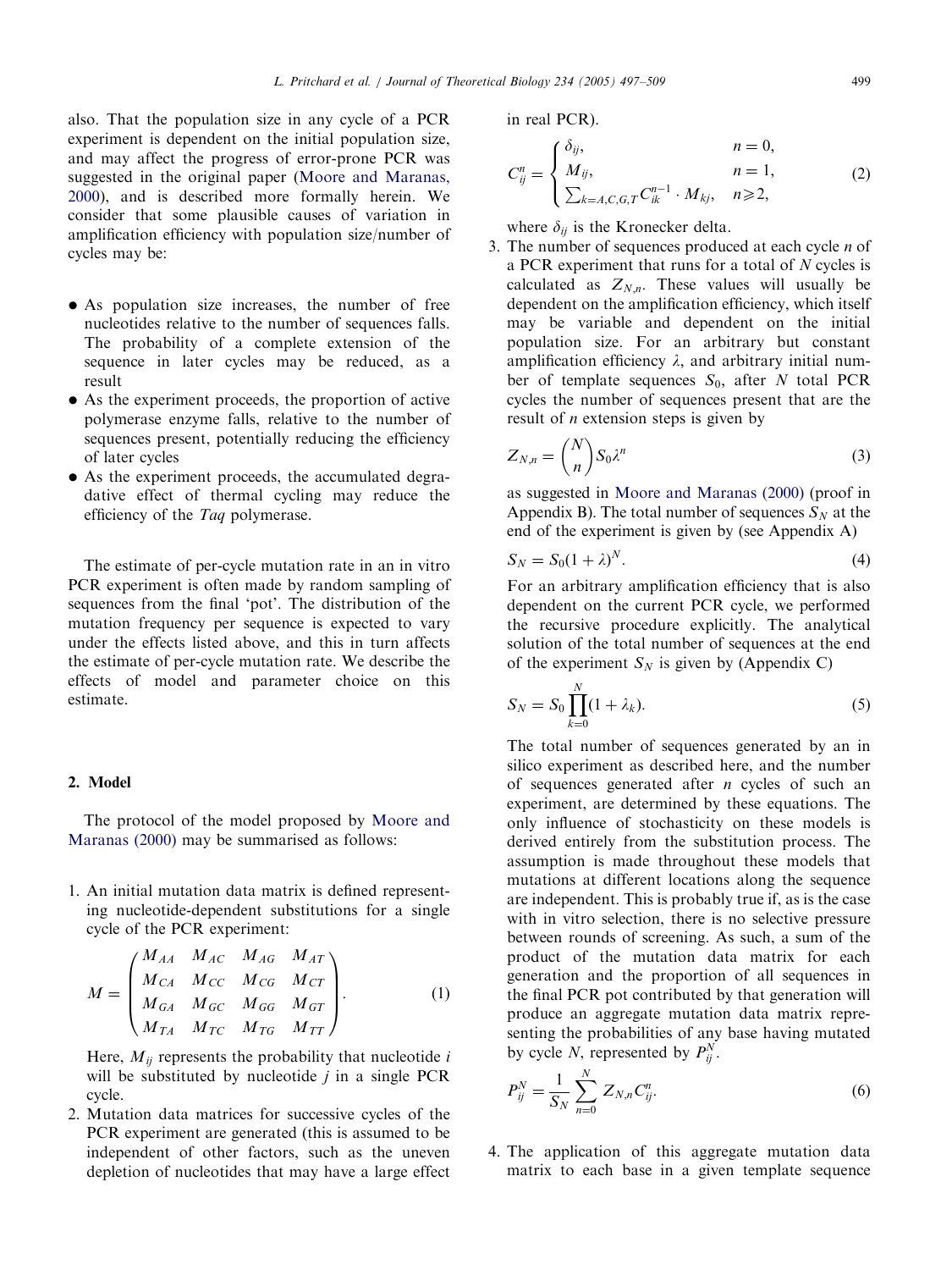generates a sequence that is equivalent to the random selection of a single sequence from the final PCR pot.

For simulations in which the amplification efficiency is not constant throughout the reaction, the variation may take one of a range of forms. There may be a linear decrease in efficiency with the number of completed cycles (analogous to the progressive denaturing of polymerase) or a linear decrease with total population (analogous to depletion of the relative concentration of nucleotides, polymerase or primer etc. with respect to template). Alternatively, both effects may be seen simultaneously, or there may be some combination of unconsidered nonlinear effects. For the simulation of variable amplification efficiency described in this paper we implement a numerical solution, describing only a linear decrease in amplification efficiency with increasing total population, bounded by the initial template population at the initial amplification efficiency and an upper limit on the population size at amplification efficiency  $= 0$ . This makes the assumption that the dominant effect on amplification efficiency will be expressed through the depletion of reagents for sequence extension. Selecting only one dominant effect allows for comparison between the original [Moore and Maranas](#page-12-0) [\(2000\)](#page-12-0) model and generalised variants incorporating terms for variable amplification efficiency without introducing further issues of parameterizing the balance between polymerase degradation and dilution effects.

#### 3. Results and discussion

We implemented the [Moore and Maranas \(2000\)](#page-12-0) model of PCR, and the variants described above in a computer program written in the Python programming language by one of the authors (LP). The three variants are named, and differ from one another, as described below:

- 1. MMo: The model of PCR as described in [Moore and](#page-12-0) [Maranas \(2000\)](#page-12-0). The model assumes perfect amplification efficiency ( $\lambda = 1$ ) and initially only two single strands of template sequence.
- 2. MMc: Generalisation of the MMo model to an arbitrary number of initial template sequences, and possibly imperfect but constant amplification efficiency ( $\lambda \leq 1$ )
- 3. MMv: Generalisation of the MMo model to an arbitrary number of initial template sequences, and a variable amplification efficiency that decreases linearly as the total sequence population size grows to a predefined limit.

## 3.1. Variation of the final number of sequences with models

For in vitro PCR experiments, the sequence population does not increase indefinitely in an exponential manner, but often reaches an upper limit due to constraints of polymerase, primer and nucleotide availability, with secondary effects from polymerase degradation. [Figs. 1a](#page-4-0)–d describe the growth of total population of sequences in the PCR reaction with number of cycles for the three model variants. In the models, these results are entirely deterministic and are found by solving Eqs. (4) and (5) for the appropriate parameters. For in vitro PCR, this idealism is probably not appropriate, and there is likely to be stochastic variation that deviates from these models.

As can be seen from [Fig. 1](#page-4-0)a, the original model described in [Moore and Maranas \(2000\)](#page-12-0) results in exponential growth of the number of sequences and, as implied by the model, this growth remains unchecked. This is an unrealistic model of population increase in real PCR experiments, as population growth is eventually limited, possibly by the factors detailed above.

[Fig. 1b](#page-4-0) demonstrates that generalisation of the MMo model to arbitrary initial population and arbitrary amplification efficiency does not result in a pattern of population growth that is any more representative of a real PCR experiment. As in the MMo model and [Fig.](#page-4-0) [1a](#page-4-0), population growth is permitted to continue unchecked. The introduction of a constant, imperfect amplification efficiency  $(\lambda < 1)$  is therefore not sufficient to describe the commonly-observed variation with cyclenumber of total population in an in vitro PCR experiment.

In [Fig. 1](#page-4-0)c, population growth for the MMv model with variable amplification efficiency is described. The introduction of variable amplification efficiency to the model causes a variation of the population curve from those of the MMo and MMc models, where  $S_0$  and  $\lambda_0$ are large enough for the total population size to reach its limit. A relationship in which amplification efficiency increases with cycle number would result in even faster exponential growth than the MMo model. It is presumed that in real PCR experiments, amplification efficiency decreases with successive PCR cycles. To reflect this effect in the current study, amplification efficiency is set to decline linearly to zero at the population limit, with increasing total population. From [Fig. 1c](#page-4-0), it is clear that, until the total population approaches an upper limit, growth of the sequence population proceeds exponentially as in the MMc model. Only at higher initial amplification efficiencies does the population size approach the limit, causing the plot to differ from that of the MMo model (Fig. [1a](#page-4-0)).

As is expected, increasing the initial population in the MMv model causes the population of the PCR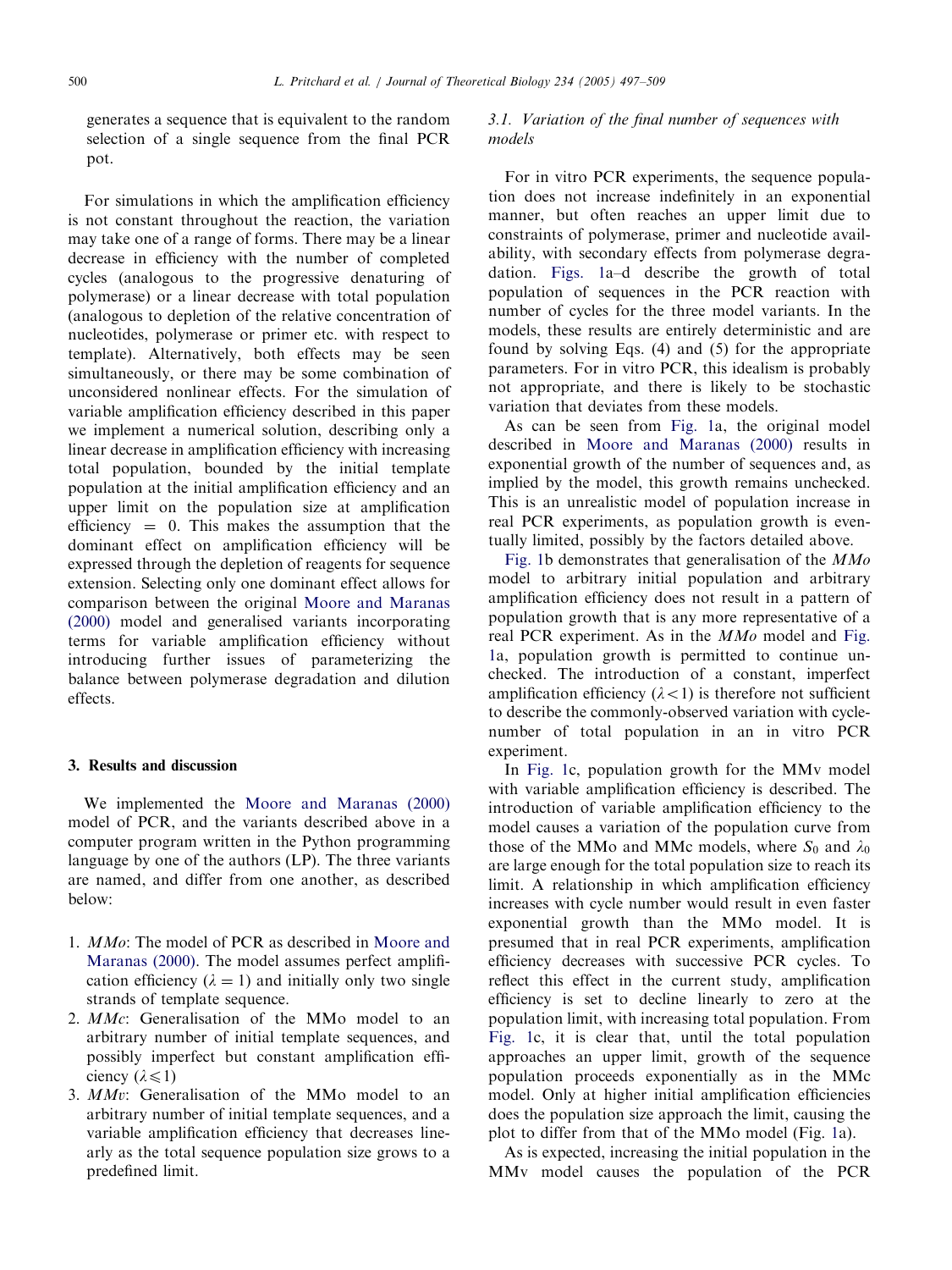<span id="page-4-0"></span>

Fig. 1. Total population size  $S_n$  against cycle number n for (a) MMo, the PCR model described in [Moore and Maranas \(2000\)](#page-12-0); (b) the MMc model with amplification efficiencies  $\lambda = 1$  (solid line),  $\lambda = 0.8$  (dashed line),  $\lambda = 0.6$  (dotted line),  $\lambda = 0.4$  (dash-dot line) and  $\lambda = 0.2$  (thick line), and an initial template population size  $S_0 = 10^4$ ; (c) the MMv model with variable initial amplification efficiencies of  $\lambda_0 = 1$  (solid line),  $\lambda_0 = 0.8$  (dashed line),  $\lambda_0 = 0.6$  (dotted line),  $\lambda_0 = 0.4$  (dash-dot line) and  $\lambda_0 = 0.2$  (thick line), an initial template population size of  $S_0 = 10^4$ , and population size limit of  $S_{limit} = 10^{10}$ , and (d) the MMv model described above with initial amplification efficiency  $\lambda_0 = 0.8$ , total population size limit  $S_{limit} = 10^{10}$  and initial population size  $S_0 = 1e6$  (solid line),  $S_0 = 1e4$  (dashed line),  $S_0 = 1e2$  (dotted line), and  $S_0 = 2$  (dash-dot line).

experiment to reach the imposed upper limit after fewer cycles, and this effect can be seen in Fig. 1d, where for an initial amplification efficiency of 0.8, only the smaller  $(< 10<sup>4</sup>)$  initial populations fail to reach the upper limit of population. On a linear scale, the population profile is approximately sigmoidal, as routinely observed in RT-PCR experiments.

# 3.2. Variation of  $Z_{N,n}$  by model

Error-prone PCR may be used deliberately to generate random mutations, but the potential for generating random mutations is always present in any PCR experiment. In either case it is useful to be able to predict and understand the distribution and frequency of occurrence of random mutations. When deliberately generating random mutations to explore sequence space it is helpful to know the size of sequence space that may potentially be explored by the generated mutations; estimates of mutation rate per cycle and an understanding of how to maximize overall mutation rate per sequence are important to this aim. In the case of amplifying or proof-reading PCR, where mutations are undesirable, it is useful to know how many random mutations are likely to occur, and how best to minimize them. Again, an estimate of the mutation rate per cycle

and an understanding of how to minimise overall mutation rate will be important. If the mutation rate is constant for each generation, it is expected that the number of mutations observed in a single sequence extracted from the final pool will be proportional to the number of extension steps of which it is a product. What is important is how many sequences from each generation are present in the final pool. This is represented by  $Z_{N,n}$ , which denotes how many sequences present in the pot after a total of  $N$  cycles are the result of  $n$  extension steps. Control of the modal number of extension steps may therefore be an important mechanism for determining overall mutation rate.

For example, we might consider two hypothetical PCR experiments with the same total number of cycles, MDM and the same final total number of sequences. In one (perhaps unlikely) experiment, amplification efficiency begins at a low value and increases towards the end of the experiment;  $Z_{N,n}$  is then greatest at larger n ('late-peaking'). In the other experiment, amplification efficiency is initially high, but drops very rapidly;  $Z_{N,n}$  is greatest at smaller  $n$  ('early-peaking'). The greatest contribution to the final sequence set in the latter, 'early-peaking' experiment, comes from sequences that have not been through many cycles and so do not carry many mutations. The 'late-peaking' experiment by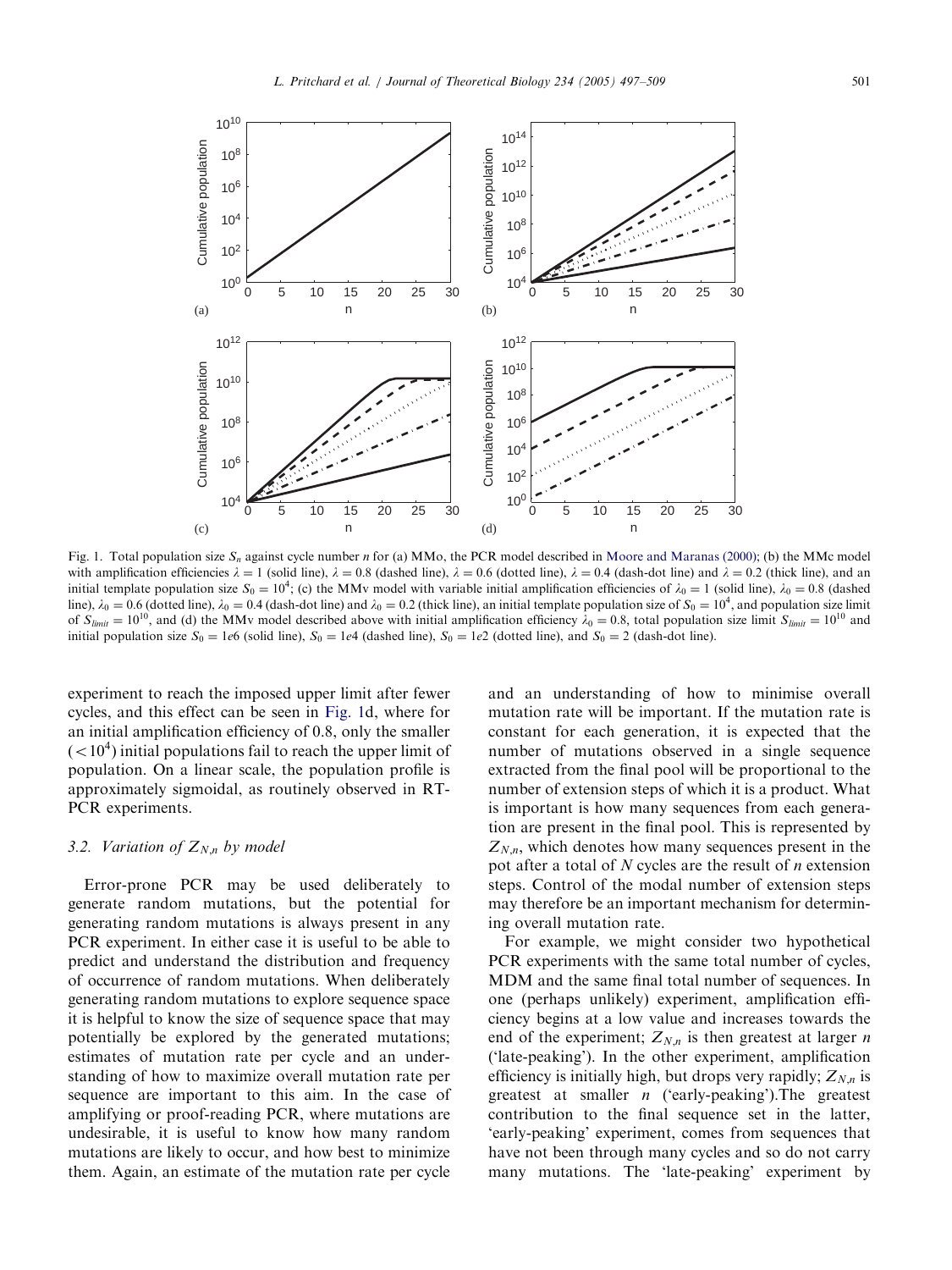<span id="page-5-0"></span>

Fig. 2. Number of sequences  $Z_{N,n}$  resulting from *n* extension steps after  $N = 30$  cycles, against number of extension steps *n*, for (a) the MMo model; (b) the MMc model with initial population size  $S_0 = 2$ , and amplification efficiencies  $\lambda = 1$  (solid line),  $\lambda = 0.8$  (dashed line),  $\lambda = 0.6$  (dotted line),  $\lambda = 0.4$  (dash-dot line) and  $\lambda = 0.2$  (thick line); (c) the MMc model, with initial amplification efficiency  $\lambda = 0.8$ , and initial population sizes  $S_0 = 10^6$ (solid line),  $S_0 = 10^4$  (dashed line),  $S_0 = 10^2$  (dotted line) and  $S_0 = 2$  (dash-dot line); (d) the MMv model with an upper population limit  $S_{limit} = 10^9$ , initial population  $S_0 = 2$ , and initial amplification efficiencies  $\lambda_0 = 1$  (solid line),  $\lambda_0 = 0.8$  (dashed line),  $\lambda_0 = 0.6$ , (dotted line),  $\lambda_0 = 0.4$  (dash-dot line) and  $\lambda_0 = 0.2$  (thick line); (e) the MMv model with an upper population limit  $S_{limit} = 10^9$ , initial population  $S_0 = 10^4$ , and initial amplification efficiencies of  $\lambda_0 = 1$  (solid line),  $\lambda_0 = 0.8$  (dashed line),  $\lambda_0 = 0.6$ , (dotted line),  $\lambda_0 = 0.4$  (dash-dot line) and  $\lambda_0 = 0.2$  (thick line), and (f) the MMv model with an upper population limit of  $S_{limit} = 10^9$ , initial amplification efficiency  $\lambda_0 = 0.8$  and initial population sizes  $S_0 = 10^6$  (solid line),  $S_0 = 10^4$  (dashed line),  $S_0 = 10^2$  (dotted line) and  $S_0 = 2$  (dash-dot line).

contrast will contain mostly sequences that are the accumulated result of several mutation cycles, and would be expected to carry a greater mutational load. As a result, the extent of sequence space sampled by several 'early-peaking' experiments may be expected to be less than that sampled by several relatively 'latepeaking' experiments.

In this section, we examine distributions of  $Z_{N,n}$  for the three models, MMo, MMc and MMv, where the total number of PCR cycles is 30. In all three model types,  $Z_{N,n}$  is deterministic, following from Eqs. (3) and (5), which were used to generate the plots in Fig. 2. We again note that the distribution of  $Z_{N,n}$  may be influenced by stochastic effects in the case of in vitro PCR.

 $Z_{N,n}$  for the MMo model as defined in [Moore and](#page-12-0) [Maranas \(2000\)](#page-12-0), where  $N = 30$ , describes a symmetrical distribution, with most sequences in the final pot being the result of 15 or 16 extension steps (Fig. 2a).

The MMc model (Fig. 2b) introduces an arbitrary, but constant, amplification efficiency. As amplification efficiency falls from  $\lambda = 1$ , the total number of sequences produced also declines, and so does the modal number of extension steps (and therefore overall mutation rate per sequence) for each sequence in the final pot.

As there is no upper limit on the total number of sequences in the MMc model, it would be expected that if the initial template population was to be increased for constant  $\lambda$ , no shift in the modal value of *n* for the sequences would be seen, but that the total number of sequences that are the result of *n* extension steps would increase. The overall observed mutation rate would therefore be expected to be more dependent on  $\lambda$  than on  $S_0$ . This is demonstrated in the plot of  $Z_{N,n}$  against n in Fig. 2c, and in [Fig. 4](#page-8-0)b.

The gross effect of varying initial amplification efficiency for the MMv model (Fig. 2d) is much the same as that seen with the MMc model (Fig. 2b) for an initial population size  $S_0 = 2$ . The effect of varying initial population size, because it causes the rate at which  $\lambda$  varies to change in turn, is significant and marked (Figs. 2e and f). Fig. 2e has a similar profile of  $Z_{N,n}$  scores by cycle to 2d. With an initial population size  $S_0 = 10^4$ , varying the initial amplification efficiency (as shown in Fig. 2e) exerts a similar effect by reducing the modal number of extension steps for each of the final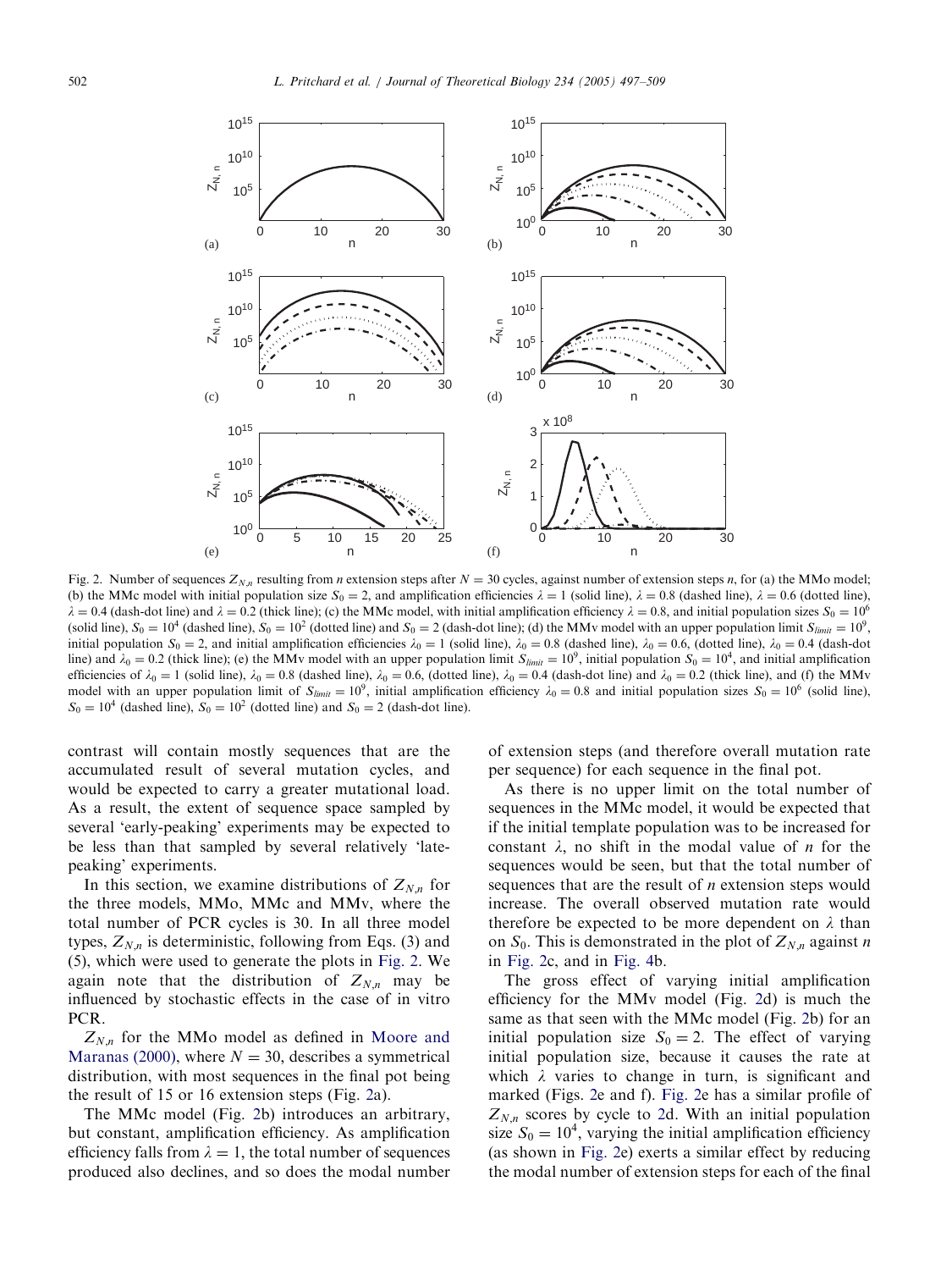sequences as in the MMc model (Fig. [2d](#page-5-0)). The modal number of extensions (and to an extent, overall mutation rate) however, does not begin to fall until  $\lambda_0$ is greatly reduced. Hence, in contrast to the unconstrained MMc model, the MMv model is seen here to be practically insensitive to changes in  $\lambda_0$  once the upper population limit is reached (this upper limit is reached for  $\lambda_0 \geqslant 0.6$ ).

When the initial population size is increased from  $S_0 = 2$  to  $S_0 = 100$  (Fig. [2f](#page-5-0)) for  $\lambda_0 = 0.8$ , the upper population limit  $S_{limit} = 10^9$  is not reached, the modal number of extension steps per sequence in the final pool varies little, and the overall number of sequences that are the result of a given number of extension steps rises much less rapidly than for the MMc model. However, as the initial template population increases more significantly, the population size limit is reached at a smaller number of cycles, so  $\lambda_n$  falls to zero, and the modal number of extension steps (and implicitly mutation rate) falls (Fig. [2](#page-5-0)f), in contrast to the MMc model. The strategy of varying mutation rate by varying initial template population size has been used in commercial mutagenic PCR kits (e.g. [Arezi et al., 2002](#page-12-0)). These models (Figs. [2c](#page-5-0) and f) imply that these methods are viable because there is a cycle-wise reduction in amplification efficiency and/or some constraint on total population size. It thus appears that the generalised MMc and MMv models imply a less broad search of sequence space for in vitro PCR than does the MMo model.

# 3.3. Variation in probability of generating a given sequence by model

As seen above, the inclusion of variable amplification efficiencies and initial template population sizes implies a notable effect of these factors on the observed number of substitutions per sequence (overall mutation rate) compared to the original [Moore and Maranas \(2000\)](#page-12-0) model. In the MMo model, the probability of assembling a sequence S through successive single point mutations on an original sequence  $S^0$  after N PCR cycles is given by

$$
\Pi_{S^0,S}^N = \frac{1}{S_N} \sum_{n=0}^N Z_{N,n} \prod_{j=1}^B [P^n]_{S_j^0, S_j},\tag{7}
$$

where *B* is the length of the two sequences and  $s_j^0$  and  $s_j$ are the nucleotides at position *j* for sequences  $S^0$  and *S*. This provides a quantitative means of estimating a priori the fraction of sequences in the final pool that conform to a target sequence S given the mutation data matrix  $M$ and initial sequence  $S^0$ . For the generation of functional nucleotide sequences this is adequate, but for the generation of functional proteins issues of codon redundancy must be taken into account with a set of target sequences  $S \in \{T_1, T_2, \ldots\}$  where  $T_n$  are nucleotide sequences that encode a desired protein target.

The above description also does not account precisely for functional targeting. While one may have a good idea of which residues in a protein sequence one would wish to adapt for the development of improved or novel function, this function may also be achieved despite (or even because of) substitutions at unexpected locations (e.g. [Zaccolo and Gherardi, 1999; Oue et al., 1999\)](#page-12-0). Also, the final pool of sequences generated by an in vitro PCR reaction is strongly dependent on the history of that experiment. A single PCR experiment will typically sample a *hyper-cone* of the theoretically accessible sequence space, whereas the equation describing the probability of assembling a prescribed target sequence by the model described herein implies a random sampling of the whole, theoretically accessible space.

Nevertheless, this probability is a useful metric for estimating of the extent of sequence space that can be explored over many experiments given initial parameters of the model (assuming that each individual experiment generates a 'branch' of sequences independent of the other experiments in the set). As the model assumes no branched evolution-like directionality in sequence evolution, its theoretically-accessible sequence space will approximate a B-dimensional 'Hamming sphere', or hypercube. Each point within this 'sphere' represents a possible target sequence, and the probabilities of the model generating the prescribed target sequence at any particular point within this space are not uniformly distributed, due to the base-dependent substitution probabilities of the MDM. Thus, the 'Hamming sphere' is distorted and, in particular, not all sequences of equal Hamming distance from the original template  $S^0$  are equally likely after a total of N PCR cycles. The uneven coverage of this space is expected to form a shell-like hypercube of high probability sequences and a tailing off of probabilities towards the template sequence (centre of the space) and towards sequences with B substitutions, reflecting, in section, the frequency profiles of [Figs. 2a](#page-5-0)–f.

In order to estimate the coverage of this sequence space, we used the MMo, MMc and MMv models described above to estimate the mean probability of generating 31 target nucleotide sequences containing from 0 to 30 random base substitutions relative to a template sequence. One hundred template sequences were chosen randomly from the complete set of coding sequences in the fully-sequenced bacterial genomes available at October 2004 from ftp.ncbi.nih.gov. Ten in silico PCR experiments were performed for each template using the MMo model, the MMc model  $(\lambda_0 = 0.8, S_0 = 2)$ , and the MMv model with three sets of parameters:  $(\lambda_0 = 0.8, S_0 = 2, S_{limit} = 10^8)$ ,  $(\lambda_0 = 0.8, S_0 = 10^6, S_{limit} = 10^8)$  and  $(\lambda_0 = 0.2, S_0 = 10^6,$  $S_{limit} = 10<sup>8</sup>$ ). The mean probability of obtaining each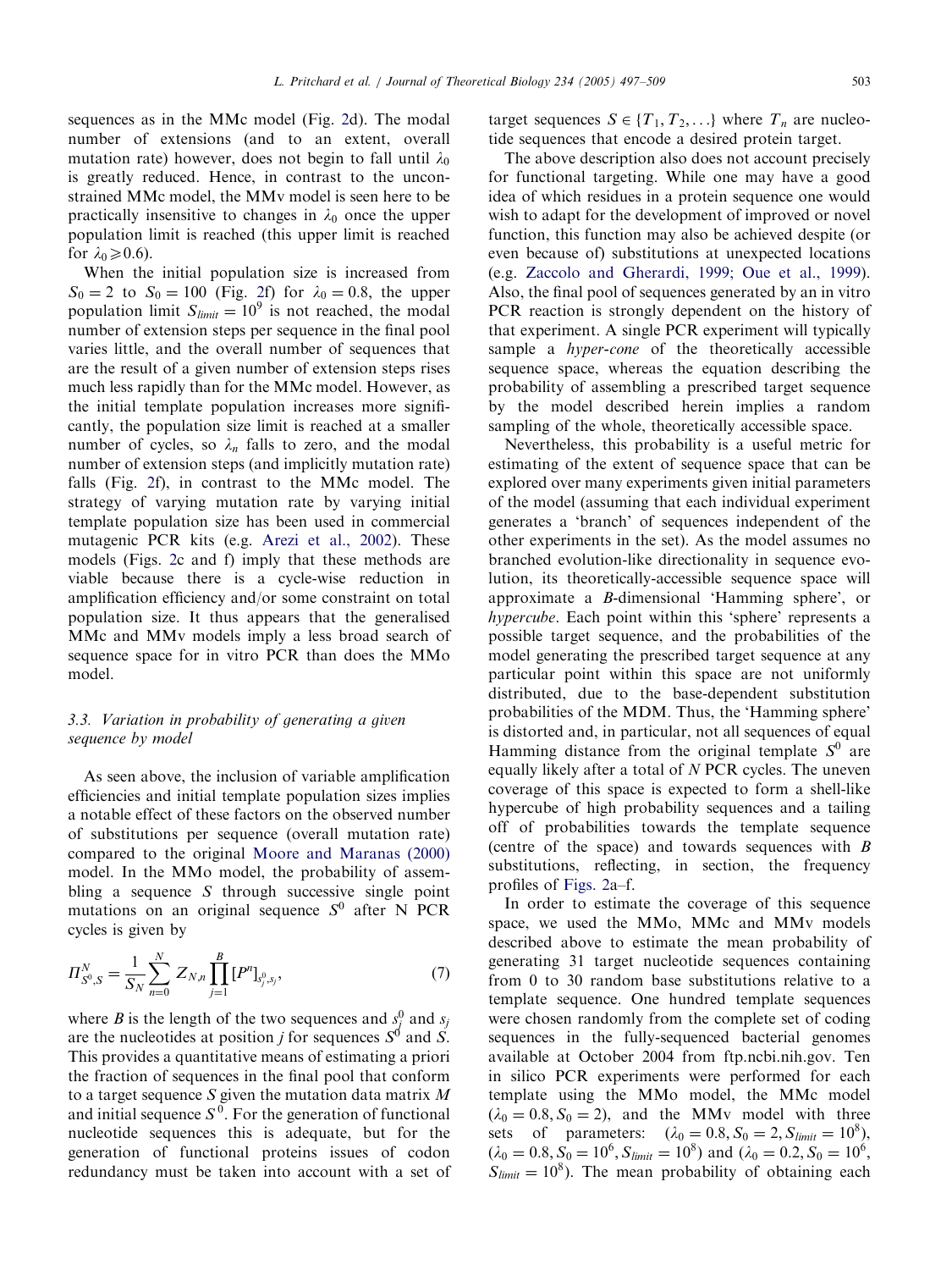<span id="page-7-0"></span>target is plotted for each of the models in Fig. 3. Probabilities were estimated using an artificial mutation data matrix (MDM) M defined below:

$$
M = \begin{pmatrix} 0.98707 & 0.00122 & 0.00559 & 0.00612 \\ 0.00122 & 0.99493 & 0.00017 & 0.00367 \\ 0.00367 & 0.00017 & 0.99493 & 0.00122 \\ 0.00612 & 0.00559 & 0.00122 & 0.98707 \end{pmatrix}.
$$
 (8)

This MDM was also used as a basis for all of the following model comparisons, (with modifications to obtain the desired mutation rate per cycle).

Table 1 lists approximate probabilities for obtaining a specified sequence with each number of substitutions. From a comparison of the results of models MMo, MMc and MMv here and in Fig. 3, it can be seen that a small reduction in  $\lambda_{init}$  from 1 to 0.8 in both the MMc



Fig. 3. The probability of selecting a given sequence with a specified number of nucleotide substitutions from the final pool of the simulation, for the MMo model (grey line), MMc model,  $\lambda = 0.8$ ,  $S_0 =$ 2 (solid line); MMv model,  $\lambda_0 = 0.8$ ,  $S_0 = 2$ ,  $S_{limit} = 10^8$  (dashed line); MMv model,  $\lambda_0 = 0.8$ ,  $S_0 = 10^6$ ,  $S_{limit} = 10^8$  (dotted line); MMv model,  $\lambda_0 = 0.2$ ,  $S_0 = 10^6$ ,  $S_{limit} = 10^8$  (dash-dot line).

and MMv models, with no change in  $S_0$ , results in no great effect on the probability of obtaining a prescribed sequence regardless of the number of nucleotide substitutions. The introduction of variable amplification efficiency in the form of a limit on population size in the MMv model ( $S_0 = 10^6$ ,  $S_{limit} = 10^8$ ) drastically increases the probability of obtaining a prescribed sequence with fewer than around 15 nucleotide substitutions (by three orders of magnitude in some cases), and shows a commensurate decrease in the probabilities of obtaining a prescribed sequence with more than around 15 substitutions.

This reinforces the earlier suggestion that generalisation of the [Moore and Maranas \(2000\)](#page-12-0) model described in this paper describes systems that favour exploration of sequence space lying closer to the template, and that the MMo model may overestimate the ability of experimental error-prone PCR to explore regions of sequence space distant from the template. The corollary of this is that use of the MMo model to estimate mutation rate per cycle from such sampling of a PCR experiment may underestimate the true per-cycle mutation rate of the experiment.

# 3.4. Variation in mean Hamming distance of generated sequences from template by model

The measure of mean Hamming distance is a proxy for overall mean mutation rate, and is dependent on template length, hence all measurements are normalised to template length. We examined the effect on the mean Hamming distance from the initial template sequence of 100 sequences randomly selected from the final pool of a PCR experiment (emulating the experimental estimation of mutation rate per cycle) for 100 templates randomly chosen from a large set of bacterial coding sequences, as described above, using the MMo, MMc and MMv models under a broad range of parameter settings. In the MMo model, only mutation rate per cycle may be varied (0.002 $\leq \mu \leq 0.010$ ); for the MMc model, amplification efficiency (0.2 $\leq \lambda \leq 1.0$ ) and the initial template

Table 1 Approximate probabilities for obtaining the stated number of specified substitutions in a sequence using the specified models and parameters

| <b>Substitutions</b> | MMo            | MMc            | MW <sup>a</sup> | MW <sup>b</sup> | MW <sup>c</sup> |
|----------------------|----------------|----------------|-----------------|-----------------|-----------------|
| $\bf{0}$             | $2.94E - 005$  | $7.04E - 005$  | $7.64E - 005$   | $2.11E - 002$   | $2.61E - 002$   |
|                      | $1.75E - 013$  | $7.83E - 014$  | $5.63E - 014$   | $8.18E - 014$   | $1.33E - 013$   |
| 10                   | $1.73E - 022$  | $9.00E - 022$  | $3.22E - 022$   | $2.18E - 024$   | $1.07E - 023$   |
| 15                   | $1.36E - 029$  | $1.11E - 030$  | $7.61E - 030$   | $3.89E - 034$   | $1.02E - 032$   |
| 20                   | $5.27E - 037$  | $3.34E - 037$  | $1.90E - 037$   | $8.02E - 044$   | $1.38E - 040$   |
| 25                   | $1.00E - 045$  | $2.25E - 046$  | $1.16E - 045$   | $2.08E - 0.51$  | $7.08E - 050$   |
| 30                   | $9.17E - 0.53$ | $1.69E - 0.52$ | $3.19E - 0.52$  | $1.67E - 062$   | $4.68E - 0.58$  |

MMc:  $S_0 = 2$ ,  $\lambda = 0.8$ . MMv:

 $S_0 = 2 S_{limit} = 10^8 \lambda_0 = 0.8;$ <br>b S<sub>1</sub> = 10<sup>6</sup> S<sub>1</sub> = 10<sup>8</sup>  $\lambda_0 = 0.8;$ 

 ${}^{6}S_0 = 10^6 \ S_{limit} = 10^8 \ \lambda_0 = 0.8;$ <br> ${}^{6}S_6 = 10^6 \ S_{i_1} = 10^8 \ \lambda_1 = 0.2$ 

 ${}^{\rm c}S_0 = 10^6 \ S_{limit} = 10^8 \ \lambda_0 = 0.2.$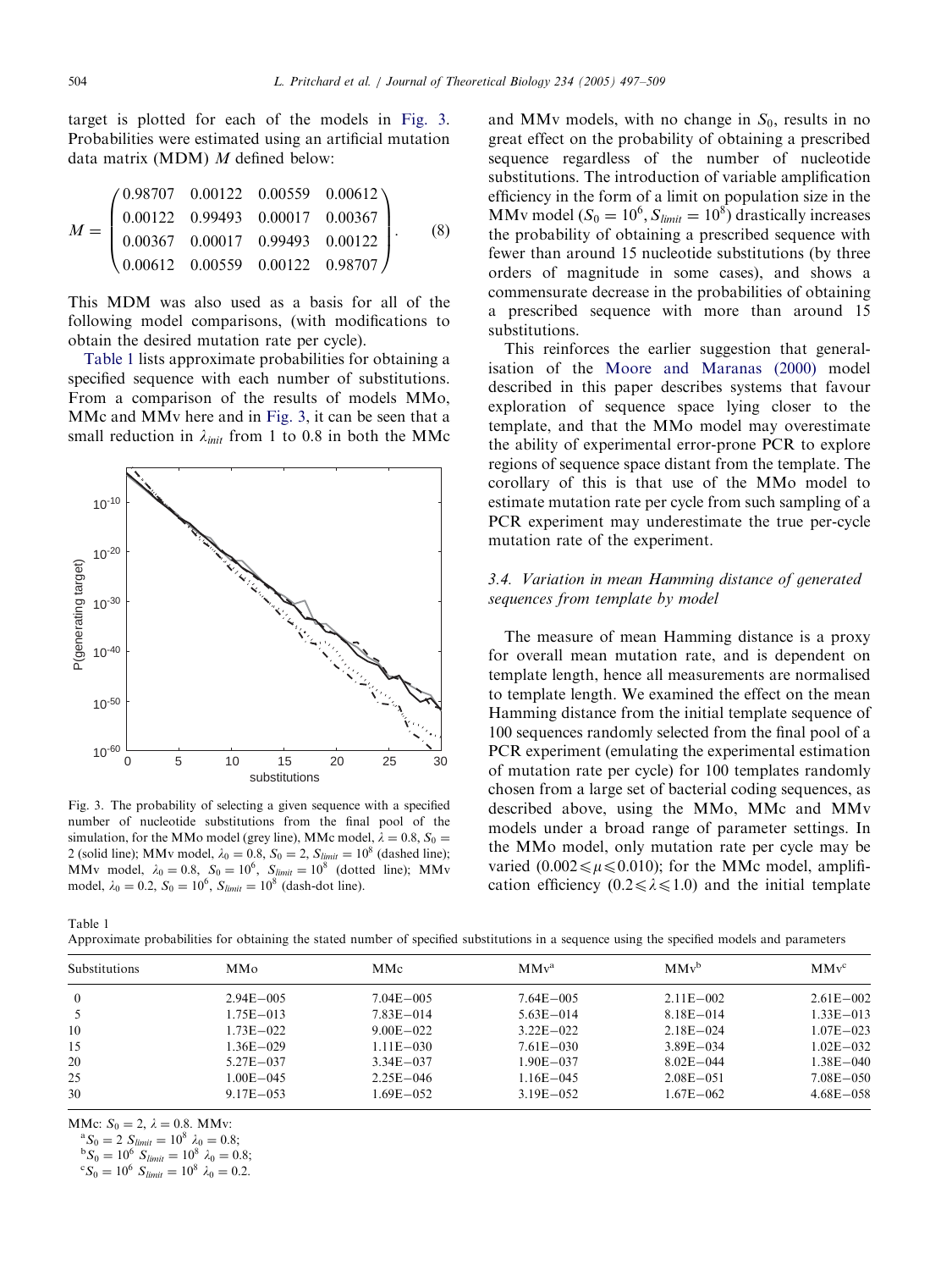<span id="page-8-0"></span>population size were additionally varied  $(2 \le S_0 \le 10^6)$ . In addition to these the population limit was also varied  $(10^8 \le S_{limit} \le 10^{12})$  for the MMv model.

The settings tabulated in Table 2 were employed in all combinations available for each model (five run types for MMo, 100 for MMc and 300 for MMv). One hundred sequences were sampled from the final pool in each case, and the mean Hamming distance between

Table 2 Parameter settings for runs of the MMo, MMc and MMv models

| $\mu$  | $\lambda_{init}$ | $S_0$           | $S_{limit}$ |
|--------|------------------|-----------------|-------------|
| 0.0002 | 0.2              | 2               | $10^{8}$    |
| 0.0004 | 0.4              | $10^{2}$        | $10^{10}$   |
| 0.0006 | 0.6              | 10 <sup>3</sup> | $10^{12}$   |
| 0.0006 | 0.8              | 10 <sup>4</sup> |             |
| 0.0010 | 1.0              |                 |             |

MMo models varied only the mutation rate, MMc models the mutation rate  $\mu$ , initial amplification efficiency  $\lambda_0$  and initial population  $S_0$ , MMv models varied  $\mu$ ,  $\lambda_0$ ,  $S_0$  and population limit  $S_{limit}$ 

sampled sequences and the original template sequence calculated.

Fig. 4a describes the relationship between mean Hamming distance (normalised to sequence length) of sequences in the final pool from their template sequence for the unaltered [Moore and Maranas \(2000\)](#page-12-0) model. There is a monotonic increase in mean Hamming distance with increasing mutation rate. The indicated standard deviations suggest that estimation of mutation rate per cycle from this sampling scheme will be imprecise.

Reducing the amplification efficiency in the MMc model (Fig. 4b) results in a decline of mean Hamming distance from the template, as a proportion of template length, of sequences in the final pool. The effect is not strongly dependent on variations in  $S_0$ , as might be expected intuitively. This is explained as a low amplification efficiency reduces the number of amplification, and so mutation, events for the overall reaction.

The effect of decreasing amplification efficiency with a (reachable) limit on total experimental population size is



Fig. 4. Plot of mean Hamming distance from the template against mutation rate per cycle for 100 randomly-sampled sequences from the final pool of a PCR experiment, for 100 randomly-sampled template sequences using (a) MMo model; (b) MMc model with  $\lambda = 1.0$  (circles),  $\lambda = 0.8$  (star),  $\lambda = 0.6$  (plus),  $\lambda = 0.4$  (cross) and  $\lambda = 0.2$  (square). Multiple points for each mutation rate and  $\lambda$  indicate results for  $S_0 \in \{2, 10^2, 10^4, 10^6\}$ ; (c) MMv model with  $S_0 = 10^6$ ,  $S_{limit} = 10^{12}$  and  $\lambda_0 = 1.0$  (solid line),  $\lambda_0 = 0.8$  (dash-dot line),  $\lambda_0 = 0.6$  (dashed line),  $\lambda_0 = 0.4$  (dotted line) and  $\lambda_0 = 0.2$  (thick solid line), and (d) a plot of mean Hamming distance from template against initial template population  $S_0$  and population limit  $S_{limit}$  for the MMv model with  $\lambda_0 = 0.8$ ,  $\mu = 0.010$  (solid line),  $\mu = 0.008$  (dash-dot line),  $\mu = 0.006$  (dashed line),  $\mu = 0.004$  (dotted line) and  $\mu = 0.002$  (thick solid line).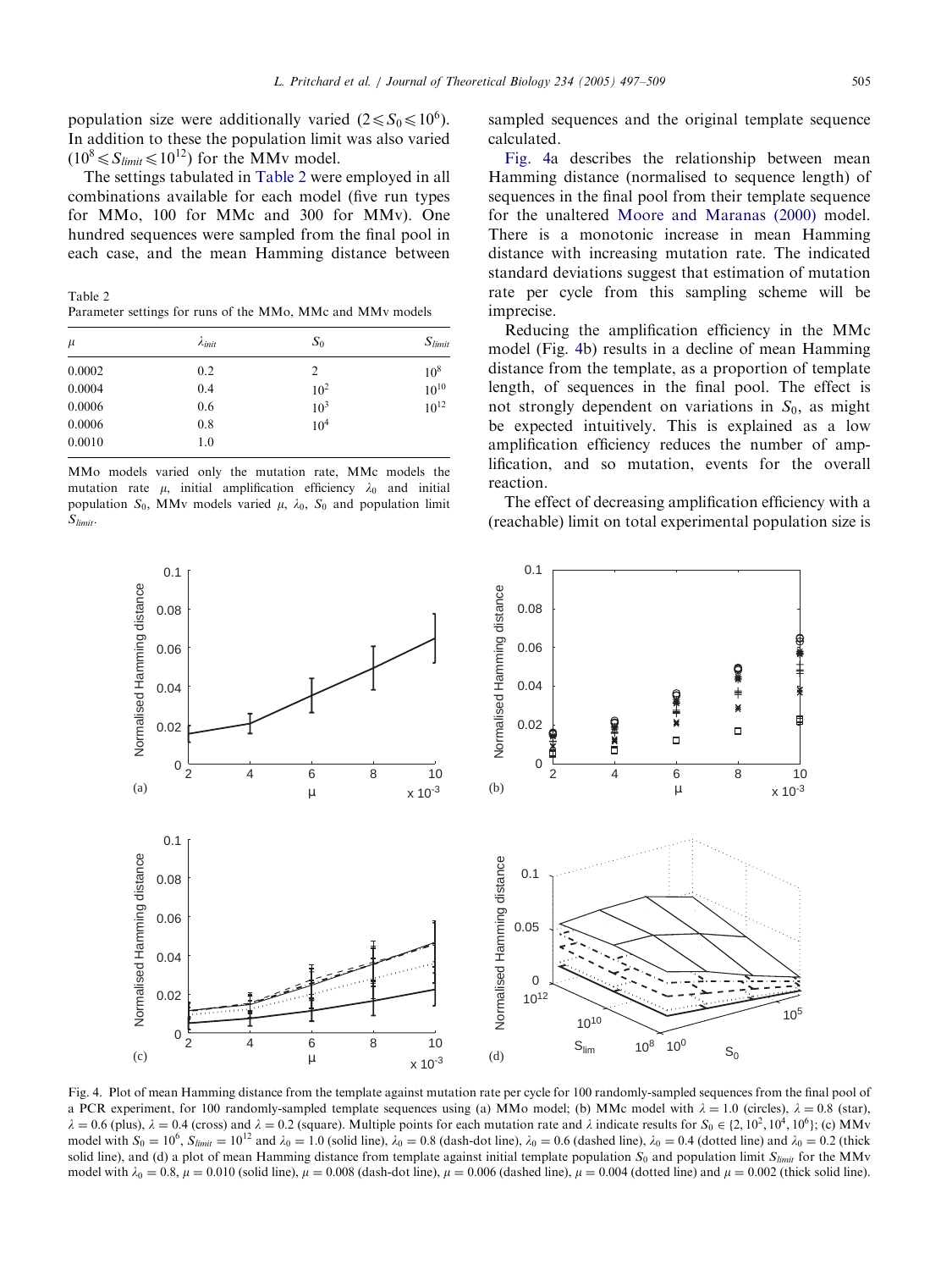<span id="page-9-0"></span>seen in [Fig. 4](#page-8-0)c for the MMv model. Here,  $S_0$  is set to  $10^6$ , and at this value moderate reductions of  $\lambda_0$  do not have a significant effect on mean Hamming distance as a proportion of sequence length. As  $S_0$  is close to  $S_{limit}$ , the total number of generated sequences is similar for large values of  $\lambda_0$  due to the restriction of total population size that results from a rapid, early reduction in amplification efficiency. At lower values of  $S_0$ , this early total population size 'capping' effect is not seen, and a reduction in mean Hamming distance is seen for each value of  $\mu$ , the same effect as seen for the MMc model. The upper limit on population size thus has a similarly limiting effect on the region of sequence space explored by a PCR experiment, where the initial template population is large enough. For all  $\lambda_0$ , increasing  $\mu$  results in an increase in mean Hamming distance. Variations in  $\lambda$  during the experiment need not be controlled only by population size, and this suggests an alternative mechanism for maximising the exploration of sequence space in a single error-prone PCR experiment.

[Fig. 4d](#page-8-0) shows the effect of varying  $S_0$  and  $S_{limit}$  for a range of mutation rates at  $\lambda = 0.8$ . There is a general tendency for the mean Hamming distance, normalised to template length, from the template of sequences in the final pool to decline with increasing  $S_0$ , due to the 'capping' effect described above. Population limit  $S_{limit}$ has no effect on mean Hamming distance for low  $S_0$ , but increasing  $S_{limit}$  results, not surprisingly, in an increased mean Hamming distance for large  $S_0$ . For any combination of  $S_0$  and  $S_{limit}$ , increasing  $\mu$  results in a larger mean Hamming distance from the template for sequences selected randomly from the final pool.

## 3.5. Stochastic variation in the results of a model experiment

In the discussion above, the overall observed mutation rate has been expressed as a single measure over several experiments in terms of Hamming distance. The stochastic nature of individual substitutions has the potential to generate significant variation in observed Hamming distance from the template of sequences drawn from the final experimental pool, which is not described by this single measure. Fig. 5a illustrates the variation of this measure in a single MMv model  $(\lambda_0 = 0.8, S_0 = 10^4, S_{lim} = 10^{10}, \mu = 0.010)$  as a boxplot of this distance, normalised to template sequence length, for a randomly-selected bacterial coding sequence. The interquartile range of this measure is compressed, with only a single outlier seen. The variation in the mean value of this measure is shown in Fig. 5b for 10 runs of the MMv model with the same parameters, for 10 further randomly-selected bacterial coding sequences. The mean values for all of these sequences lie within the interquartile ranges seen for the single experiment in



Fig. 5. Plots indicating the influence of the stochastic substitution process, plotting for the MMv model with initial amplification efficiency  $\lambda_0 = 0.8$ , initial population size  $S_0 = 10^4$ , a limit on population size  $S_{lim} = 10^10$ , and mutation rate per cycle  $\mu = 0.010$ : (a) Hamming distance (normalised to sequence length) for 100 randomly-selected sequences from the final pool of an individual experiment; (b) mean Hamming distance (normalised to sequence length) for 10 runs of the model for 10 randomly-selected bacterial coding sequences, and (c) mean Hamming distance (normalised to sequence length) for the 10 runs in subfigure (b) against the  $\%$ GC content of the template sequence (linear regression line:  $y = 0.068$  –  $0.032x, P \leq 0.0001$ ).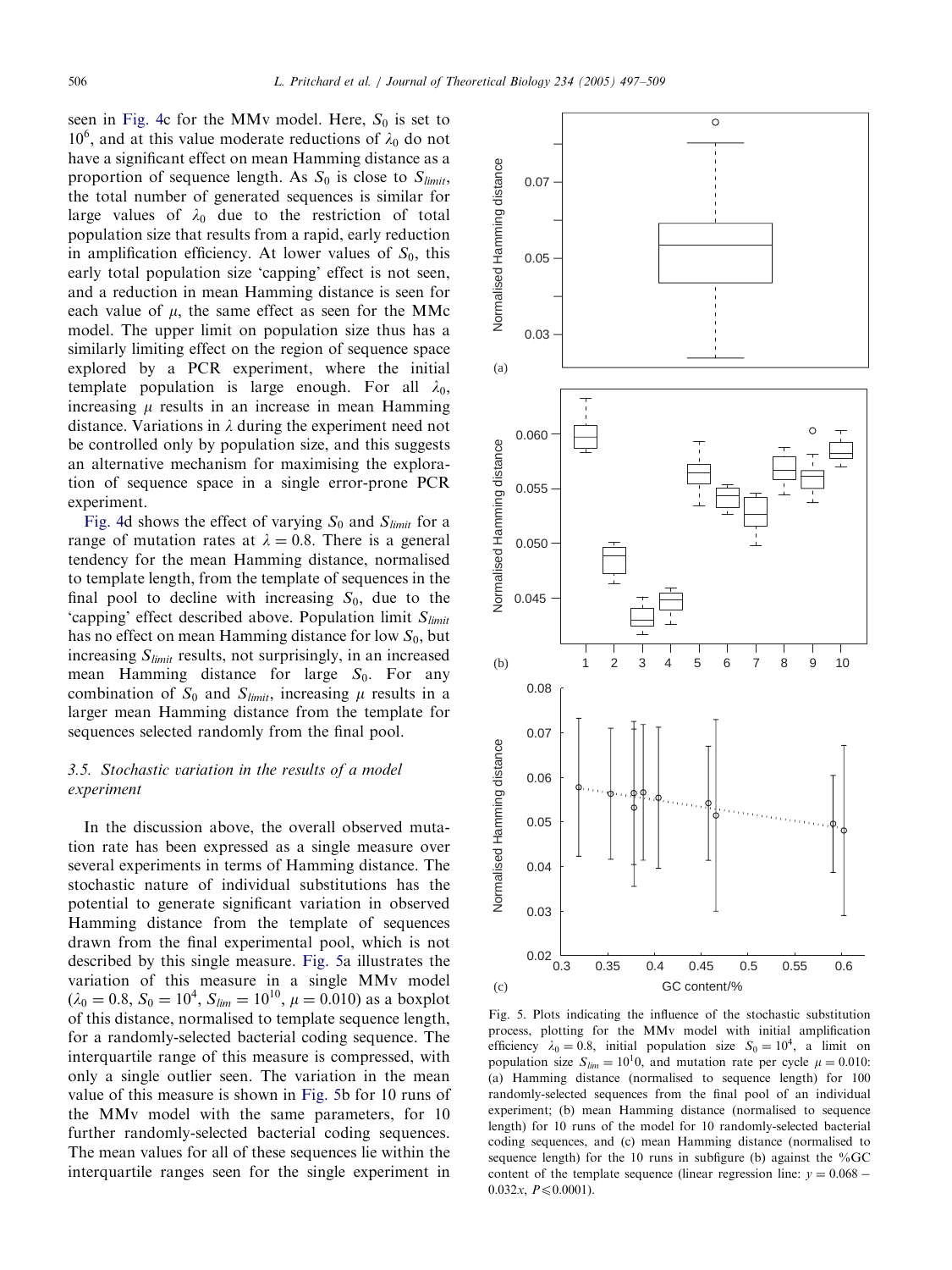[Fig. 5](#page-9-0)a, although the means show significant variation between templates. These differences are explicable in terms of the variation in %GC content of the template sequences, as the MDM used (equation 8) favours conservation of G and C nucleotides, and this relation-ship is demonstrated in [Fig. 5c](#page-9-0) to be linear  $(y = 0.068 - 0.032x, P \le 0.0001)$ , mean Hamming distance from the template (normalised to template length) decreasing with increasing %GC content.

#### 4. Conclusions

Generalisation of the [Moore and Maranas \(2000\)](#page-12-0) (MMo) model to include terms for variable amplification efficiency and initial template population size results in a system that tends to generate sequences that are more similar to the template (in terms of Hamming distance), by comparison with the MMo model (Fig. [3](#page-7-0)).

The introduction of a term for constant amplification efficiency (MMc model) implies that a reduction in amplification efficiency reduces the mean Hamming distance from the template of sequences generated in the experiment, independently of initial template population size (Fig. [4](#page-8-0)b). This extension is not, however, sufficient to reproduce qualitatively the population size profile per cycle for an in vitro PCR experiment, nor to provide the intuitively-expected behaviour resulting from variation of initial template population size.

Introducing a term for amplification efficiency that varies as the experiment proceeds, such that amplification efficiency falls as an upper limit on the sequence population is approached (MMv model) suggests that the mean Hamming distance of the final population from the template is dependent on mutation rate, initial amplification efficiency, the initial number of template sequences and the limit on the size of the sequence population (Figs. [4c](#page-8-0) and d). Generalisation of the MMo model to the MMv model also results in the expected sigmoidal profile of sequence population size, qualitatively similar to those generated by RT-PCR, and recreates the intuitively expected behaviour of varying initial template population size.

Directly altering the limit on population size is generally outside the scope of practical experiment, while increasing mutation rate (e.g. by the addition of  $Mn^{2+}$  or mutagenic polymerase), altering dNTP balance, and reducing the number of template sequences are typically used to increase the sequence space explored in practical experiments. The possibility of manipulating amplification efficiency directly at defined stages in an error-prone PCR experiment is identified as a potential mechanism for more precisely controlling the overall observed mutation rate per sequence.

#### Acknowledgements

The authors would like to thank Dr Hywel Griffiths, Clive Evans and Dr Bronwen Presswell for their advice and useful discussions about practical PCR, the Biotechnology and Biological Sciences Research Council for funding the work, and the anonymous reviewers for their helpful comments and improvements to the manuscript.

#### Appendices

The formal proofs in these appendices are structured and notated to facilitate comparison with the proofs in [Moore and Maranas \(2000\)](#page-12-0).

## Appendix A. Proof of the total number of sequences after N cycles (constant amplification efficiency)

Let the initial number of template sequences be  $S_0$ . After 0 cycles  $(N = 0)$ , no amplification has been performed, and the total number of sequences is  $S_0$ .

$$
S_0 = S_0. \tag{A.1}
$$

After the first cycle of amplification, the initial template sequences are still present and will continue to be present for all N. The number of sequences generated by this first cycle is equal to the number of template sequences multiplied by the amplification efficiency  $\lambda$ .

$$
S_1 = S_0 + S_0 \lambda = S_0 (1 + \lambda).
$$
 (A.2)

After the second and subsequent cycles of amplification, the initial template sequences and the sequences generated by earlier amplification cycles are still present and will remain for all following N.

$$
S_2 = S_1 + S_1 \lambda = S_1 (1 + \lambda) = S_0 (1 + \lambda)(1 + \lambda)
$$
  
= S\_0 (1 + \lambda)<sup>2</sup>. (A.3)

The general form of equation (A.3) is

$$
S_N = S_{N-1} + S_{N-1}\lambda = S_{N-1}(1+\lambda) = S_{N-2}(1+\lambda)^2
$$
  
=  $S_{N-N}(1+\lambda)^N$   
=  $S_0(1+\lambda)^N$ . (A.4)

# Appendix B. Calculation of  $Z_{N,n}$ (constant amplification efficiency)

We represent the number of strands that are the product of n extension steps after N total PCR cycles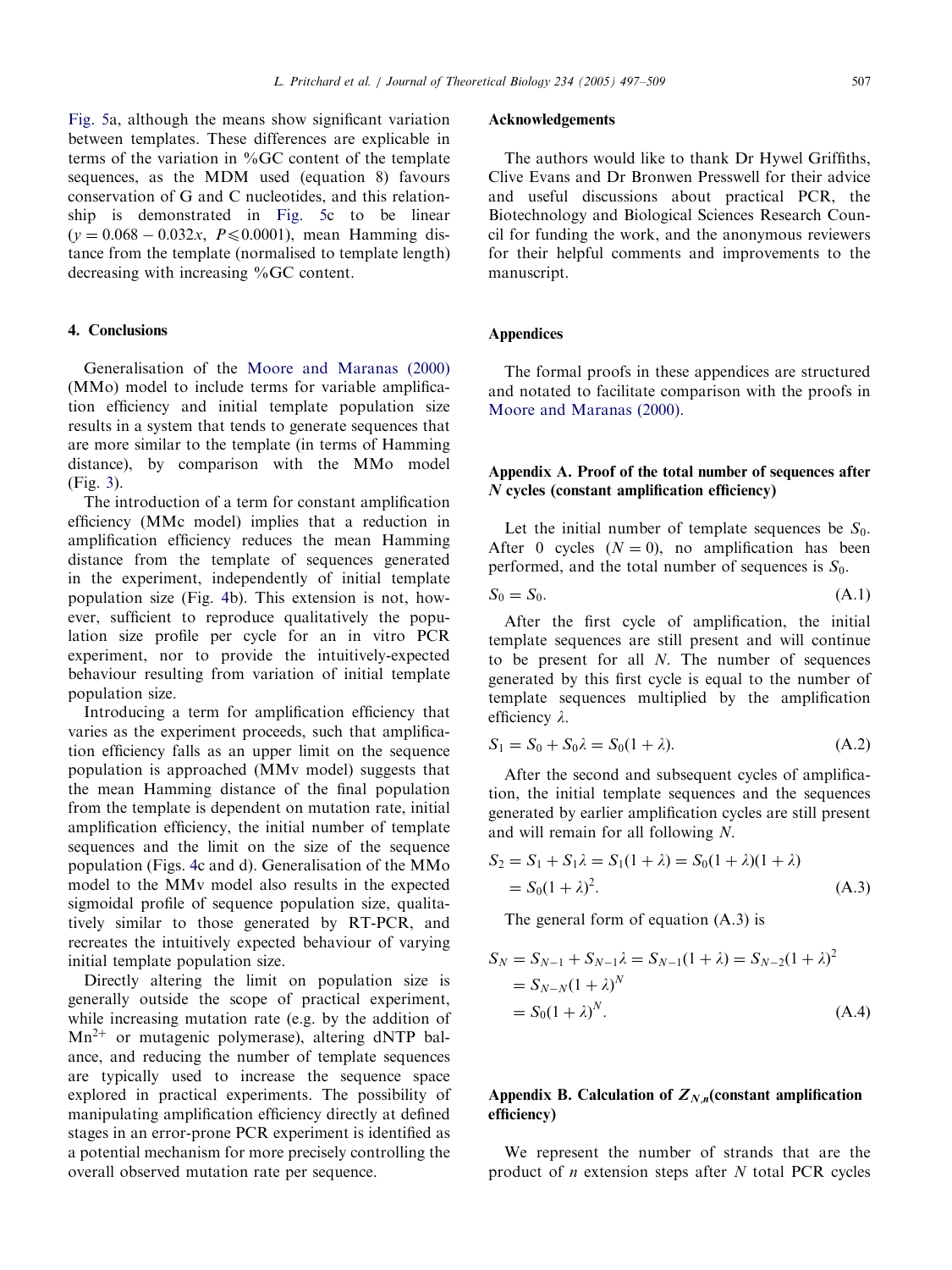by  $Z_{N,n}$  and amplification efficiency by  $\lambda$ . Initially,

$$
Z_{0,0} = S_0 \tag{B.1}
$$

but since these template sequences are not altered in the experiment, and are the only sequences not to be the product of any PCR amplification,

$$
Z_{N,0} = S_0. \tag{B.2}
$$

Also, after N cycles, no sequences can be the result of more than N extension steps, so

$$
Z_{N,n} = 0, \qquad n > N. \tag{B.3}
$$

After  $N$  PCR cycles, a sequence that is the result of  $n$ extension steps must have been amplified from a sequence that was itself the product of  $n-1$  extension steps. The sequence must either have been produced in the current, Nth cycle (i.e. was amplified from one of  $Z_{N-1,n-1}$  sequences), or was already present in the reaction mixture (i.e. is one of  $Z_{N-1,n}$  sequences). So

$$
Z_{N,n} = Z_{N-1,n-1}\lambda + Z_{N-1,n}.
$$
 (B.4)

As in [Moore and Maranas \(2000\)](#page-12-0), we construct a proof by induction of

$$
Z_{N,n} = \binom{N}{n} S_0 \lambda^n \tag{B.5}
$$

by first demonstrating that it is valid for  $n = 0$ , 1 and 2. For  $n = 0$ .

$$
Z_{N,0} = S_0 = \binom{N}{0} S_0 \lambda^0.
$$
 (B.6)

For  $n = 1$ , from (B.4)

$$
Z_{N,1} = Z_{N-1,1} + Z_{N-1,0}\lambda
$$
  
= Z\_{N-1,1} + S\_0\lambda  
= Z\_{N-2,1} + Z\_{N-2,0}\lambda + S\_0\lambda  
= Z\_{N-2,1} + 2S\_0\lambda  
= Z\_{N-3,1} + 3S\_0\lambda  
= Z\_{N-k,1} + kS\_0\lambda, \qquad \forall 0 \le k \le N. (B.7)

At the limit of recursion,  $k = N$  and

$$
Z_{N-k,1} = Z_{N-N,1} = Z_{0,1} = 0
$$
 (B.8)

$$
\Rightarrow Z_{N,1} = Z_{0,1} + NS_0 \lambda = {N \choose 1} S_0 \lambda^1.
$$
 (B.9)

For  $n = 2$ , from (B.4)

$$
Z_{N,2} = Z_{N-1,2} + Z_{N-1,1}\lambda
$$
  
= Z\_{N-2,2} + Z\_{N-2,1}\lambda + Z\_{N-1,1}\lambda  
= Z\_{1,1}\lambda + Z\_{2,1}\lambda + \dots + Z\_{N-2,1}\lambda + Z\_{N-1,1}\lambda  
= \lambda \sum\_{k=1}^{N-1} Z\_{k,1}  
= \lambda \sum\_{k=1}^{N-1} kS\_0\lambda  
= \binom{N}{2} S\_0 \lambda^2. (B.10)

To complete the proof by induction, we now assume (B.5) to be true and use it to demonstrate that

$$
Z_{N,n+1} = \binom{N}{n+1} S_0 \lambda^{n+1}
$$
\n(B.11)

as follows:

$$
Z_{N,n+1} = Z_{N-1,n+1} + Z_{N-1,n}\lambda
$$
  
= Z\_{N-2,n+1} + Z\_{N-2,n}\lambda + Z\_{N-1,n}\lambda  
= Z\_{N-3,n+1} + Z\_{N-3,n}\lambda + Z\_{N-2,n}\lambda + Z\_{N-1,n}\lambda  
= \lambda(Z\_{n,n} + Z\_{n+1,n} + \dots + Z\_{N-2,n} + Z\_{N-1,n})  
= \lambda \sum\_{k=n}^{N-1} Z\_{k,n}. (B.12)

Substituting from (B.5),

$$
\Rightarrow Z_{N,n+1} = \lambda \sum_{k=n}^{N-1} {k \choose n} S_0 \lambda^n.
$$
 (B.13)

Letting  $s = k - n$ ,

$$
Z_{N,n+1} = S_0 \lambda^{n+1} \sum_{s=0}^{(N-n)-1} {n+s \choose n}
$$
  
=  ${N \choose n+1} S_0 \lambda^{n+1}.$  (B.14)

# Appendix C. Proof of total number of sequences after N cycles (arbitrary, variable amplification efficiency)

Let the initial number of template sequences be  $S_0$ and the amplification efficiency for the Nth cycle be  $\lambda_N$ . That is,  $\lambda_N$  is the amplification efficiency that prevails at amplification cycle N, resulting in the production of  $(S_N - S_{N-1})$  sequences, which contribute to the  $S_N$ sequences present at the conclusion of cycle N. For the 0th cycle,  $\lambda_0 = 0$ , so for  $N = 0$ ,

$$
S_N = S_0(1 + \lambda_0) = S_0. \tag{C.1}
$$